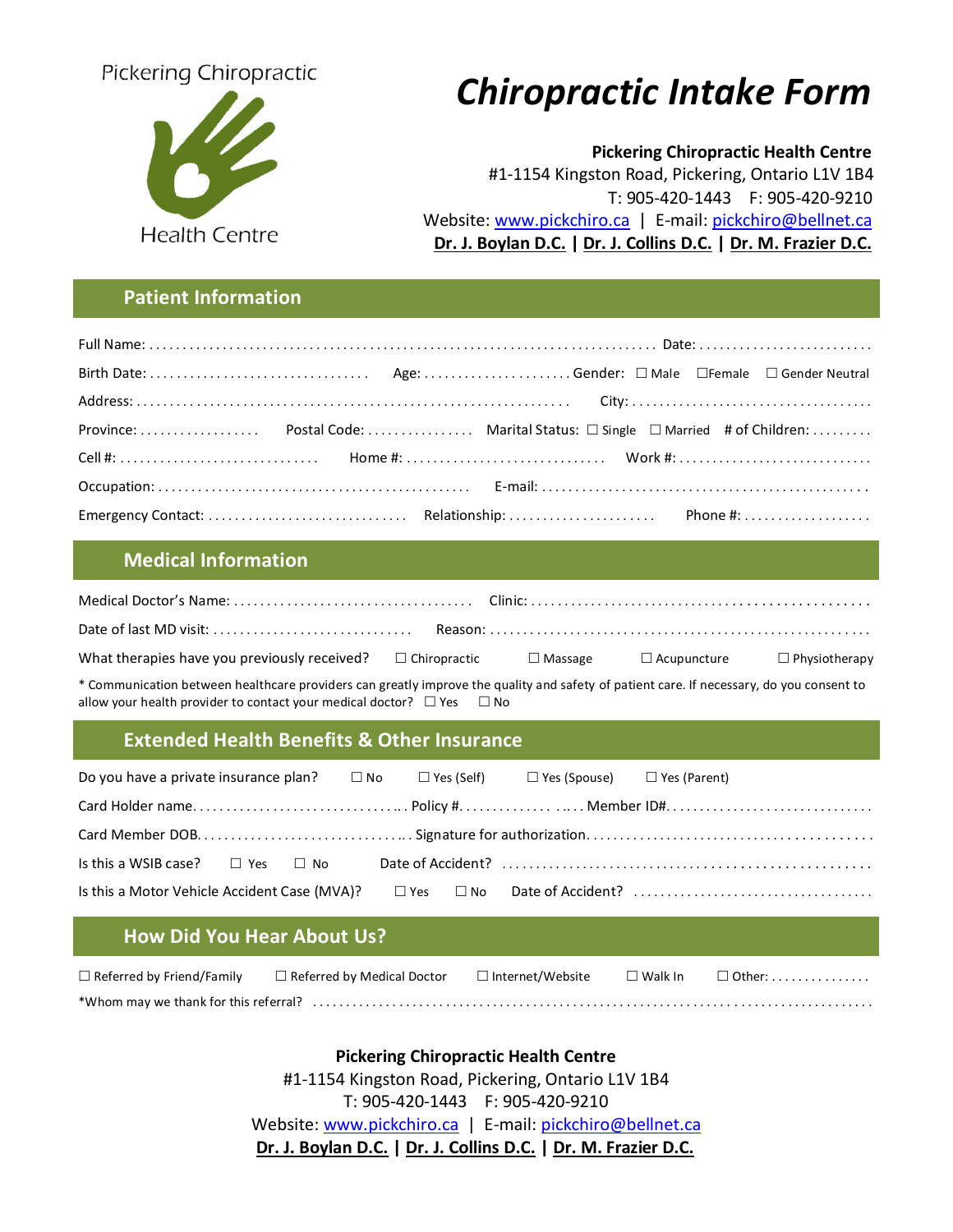# **Current Health Condition &/ Injury**

| Have you had this before? □ Yes □ No; When: Is it getting better: □ Better □ Worse □ Not Changing                                                          |                   |                 |                       |                                |                      |                |                            |                |                                                          |
|------------------------------------------------------------------------------------------------------------------------------------------------------------|-------------------|-----------------|-----------------------|--------------------------------|----------------------|----------------|----------------------------|----------------|----------------------------------------------------------|
| What is the character of the pain? $\square$ Dull & Achy $\square$ Sharp $\square$ Stiff & Tight $\square$ Pins & Needles $\square$ Numb $\square$ Burning |                   |                 |                       |                                |                      |                |                            |                |                                                          |
| Rate your pain: (LEAST) 0 1 2 3 4 5 6 7 8 9                                                                                                                |                   |                 |                       |                                |                      |                |                            | 10             | (WORST)                                                  |
| When do you feel the pain:                                                                                                                                 | $\Box$ Constantly |                 | $\Box$ Intermittently |                                | $\Box$ Only at night |                | $\Box$ Only in the morning |                |                                                          |
| Does the pain radiate down the arms or legs? $\square$ Yes                                                                                                 |                   |                 | $\square$ No          |                                |                      |                |                            |                |                                                          |
| Have you seen anyone else for this condition? $\square$ Yes                                                                                                |                   |                 | $\square$ No          |                                |                      |                |                            |                |                                                          |
|                                                                                                                                                            |                   |                 |                       |                                |                      |                |                            |                |                                                          |
| What aggravates your pain? $\Box$ Sitting                                                                                                                  |                   | $\Box$ Standing |                       | $\Box$ Walking $\Box$ Exercise |                      |                | $\Box$ Bending             | $\Box$ Lifting | $\Box$ Rest                                              |
|                                                                                                                                                            |                   |                 |                       |                                |                      |                |                            |                |                                                          |
| What relieves your pain? $\Box$ Rest                                                                                                                       |                   | $\Box$ Movement |                       | $\Box$ Heat $\Box$ Ice         |                      | $\Box$ Massage |                            |                | $\Box$ Medication: $\dots\dots\dots\dots\dots\dots\dots$ |
|                                                                                                                                                            |                   |                 |                       |                                |                      |                |                            |                |                                                          |
|                                                                                                                                                            |                   |                 |                       |                                |                      |                |                            |                |                                                          |

# **Symptoms Diagram**

Please use the symbols below to mark all the areas on the diagram that BEST represent the pain and sensation that you are CURRENTLY experiencing: Numbness  $\Box$  Pins/Needles  $\Delta$  Burning O Sharp  $\checkmark$  Dull/Achy  $\checkmark$  Stiff/Tight =

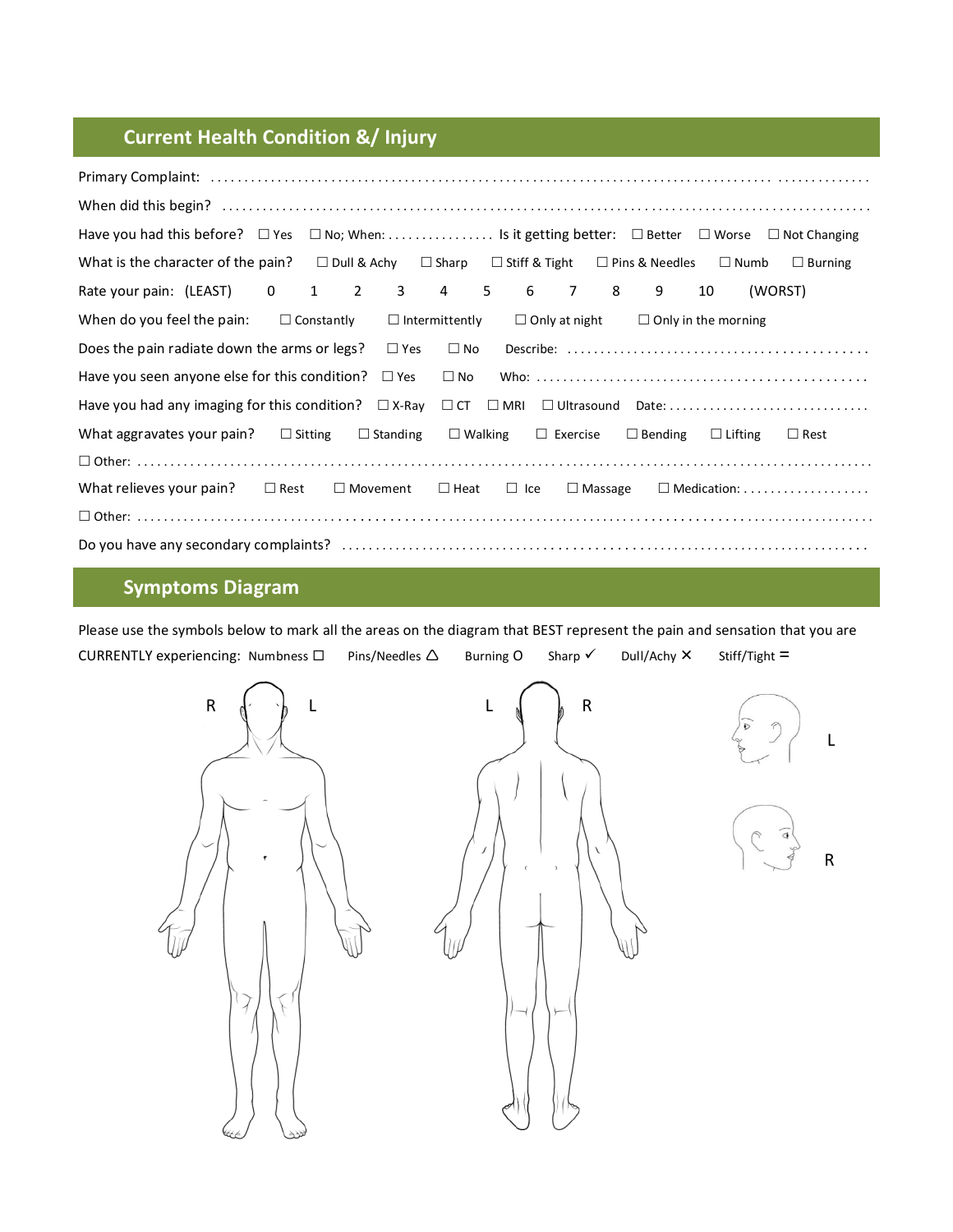# **Health History**

| Have you ever had:                                                                                                                          |               |        |        |                 |           |                                              |  |  |
|---------------------------------------------------------------------------------------------------------------------------------------------|---------------|--------|--------|-----------------|-----------|----------------------------------------------|--|--|
| Fracture: □ Yes □ No Where/When?:  Major Surgery: □ Yes □ No Where/When?:                                                                   |               |        |        |                 |           |                                              |  |  |
| Car Accident: □ Yes □ No When?:  Concussion: □ Yes □ No When?:                                                                              |               |        |        |                 |           |                                              |  |  |
|                                                                                                                                             |               |        |        |                 |           |                                              |  |  |
| Been diagnosed with: $\Box$ High Blood Pressure $\Box$ High Cholesterol $\Box$ Heart disease $\Box$ Stroke $\Box$ Diabetes $\Box$ Arthritis |               |        |        |                 |           |                                              |  |  |
|                                                                                                                                             |               |        |        |                 |           |                                              |  |  |
|                                                                                                                                             |               |        |        |                 |           |                                              |  |  |
|                                                                                                                                             |               |        |        |                 |           |                                              |  |  |
|                                                                                                                                             |               |        |        |                 |           |                                              |  |  |
| For Women Patients Only                                                                                                                     |               |        |        |                 |           |                                              |  |  |
|                                                                                                                                             |               |        |        |                 |           |                                              |  |  |
|                                                                                                                                             |               |        |        |                 |           |                                              |  |  |
| Do you experience severe cramping with you menstrual period? $\Box$ Yes $\Box$ No                                                           |               |        |        |                 |           | Do you suffer from PMS? $\Box$ Yes $\Box$ No |  |  |
| <b>Family History</b>                                                                                                                       |               |        |        |                 |           |                                              |  |  |
| Is there a family history of:                                                                                                               | Heart Disease | Stroke | Cancer | <b>Diabetes</b> | Arthritis | Other                                        |  |  |
| Mother's side:                                                                                                                              | $\Box$        | $\Box$ | $\Box$ | $\Box$          | $\Box$    | $\square$                                    |  |  |
| Father's side:                                                                                                                              | $\Box$        | $\Box$ | $\Box$ | $\Box$          | $\Box$    | $\square$                                    |  |  |
| <b>Lifestyle</b>                                                                                                                            |               |        |        |                 |           |                                              |  |  |
| Are you currently a smoker: $\Box$ Yes $\Box$ No Amount?  Did you previously smoke: $\Box$ Yes $\Box$ No When?                              |               |        |        |                 |           |                                              |  |  |
|                                                                                                                                             |               |        |        |                 |           |                                              |  |  |

| Do you have a healthy and balanced diet: |                   | $\Box$ No   | $\Box$ Yes. I think so | $\Box$ Yes. definitely | $\Box$ Don't know   |  |
|------------------------------------------|-------------------|-------------|------------------------|------------------------|---------------------|--|
| What are your stress levels?             | $\square$ Extreme | $\Box$ High | $\Box$ Moderate        | $\Box$ Low             | $\Box$ Verv minimal |  |

# **Health History**

 $\Box$  Difficulty breathing ☐ Unexplained weight loss

☐ Night Sweats ☐ Excessive Fatigue

Please check the box of any condition or symptoms that you have currently with a  $\boxtimes$ 

#### **General:** ☐ Fever

□ Cough

□ Anxiety ☐ Headaches

# **Neurological:**

- $\Box$  Difficulty speaking
- $\Box$  Difficulty swallowing
- $\Box$  Changes to vision
- ☐ Double Vision
- □ Fainting
- ☐ Numbness
- ☐ Nausea
- ☐ Loss of sensation in the groin region
- $\Box$  Difficulty urinating
- ☐ Muscle Weakness